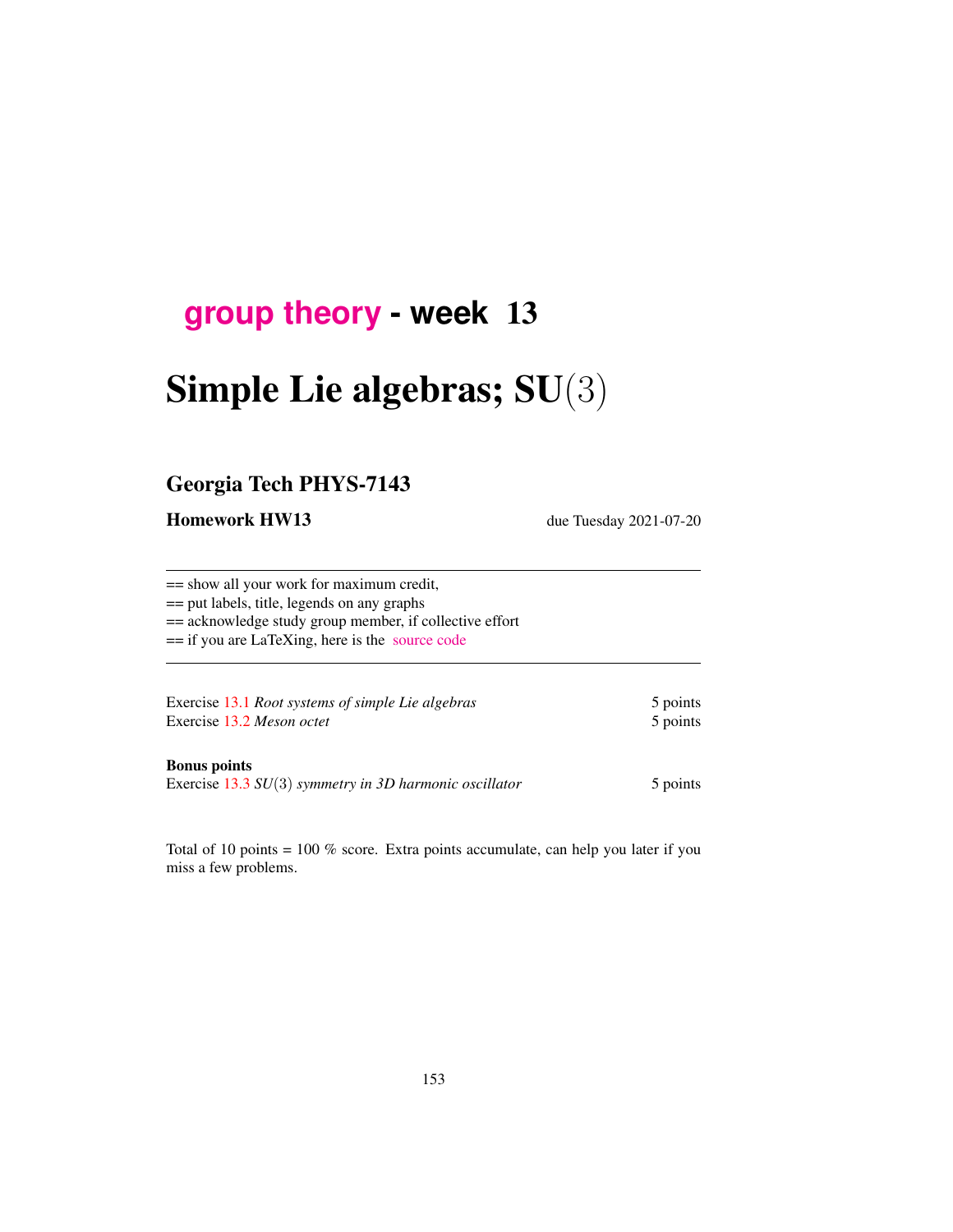#### 2021-07-13 Predrag Lecture 25 Reps of simple Lie algebras

In week 4 we learned that for finite groups there is one very special matrix rep, the *regular representation* constructed from the group multiplication table, that is intrinsic to the abstract group itself, and whose reduction yields all irreps of a given group.

In week 9 we saw that for continuous groups we need to study the Lie algebra of the finite number of generators  $T_i$ , rather than the infinity of group elements  $g =$  $\exp(i\phi \cdot T)$ . Here the finite group multiplication table is replaced by the 'Lie product', i.e., the table of Lie commutators' fully antisymmetric structure constants  $iC_{ijk}$ .

So far we have chosen the hermitian basis  $T_i$ . But non-hermitian bases are also OK, as we know from raising / lowering operators of  $SU(2)$  of quantum mechanics irrep constructions.

- (Unedited 34:45 min) *16.1 Adjoint representation and Killing form.*
- Gutkin notes, [sect. 10.1](http://birdtracks.eu/course3/groups.pdf#section.10.1) *Adjoint representation and Killing form*.
- (Unedited 15:13 min) *16.2 Cartan sub-algebra and roots.*
- Gutkin notes, [Sect. 10.2](http://birdtracks.eu/course3/groups.pdf#section.10.2) *Cartan sub-algebra and roots*.
- (Unedited 19:02 min) *16.3 Root systems.*
- Gutkin notes, [Sect. 10.3](http://birdtracks.eu/course3/groups.pdf#section.10.3) *Main properties of root systems*.
- (Unedited 21:30 min) *16.4 Construction of representations.* SU(2) example; analogy to presentations of finite groups, such as  $D_n$  (4.1); 'grand circles' on Cartan lattices.
- Gutkin notes, [Sect. 10.4](http://birdtracks.eu/course3/groups.pdf#section.10.4) *Building up representations of* g.

#### 2021-07-15 Predrag Lecture 26 Cartan's  $SU(3)$  irreps

- (Unedited 2:03:14 h) *Representations of SU*(3)*.*
- Gutkin notes, [Sect. 10.5](http://birdtracks.eu/course3/groups.pdf#section.10.5) *Representations of SU*(3).

#### 13.1 Group theory news (optional)

Turns out, applications of group theory go way beyond what is covered in this course:

- **[Mathematicians map](https://www.aimath.org/E8/)**  $E_8$ **, and it is bigger than the human genome.**
- **[Group theory of defamation:](https://www.techdirt.com/articles/20190303/10531941722/federal-judge-tosses-cops-lawsuit-against-councilmember-who-said-police-dept-had-committed-murder.shtml)** The officers argued Sawant's statements impugned them individually even though she only spoke about the police department as a whole. The court says suing as individuals and advancing a group theory of defamation takes far more than the officers showed in their complaint.

PHYS-7143-21 week13 154 2021-07-29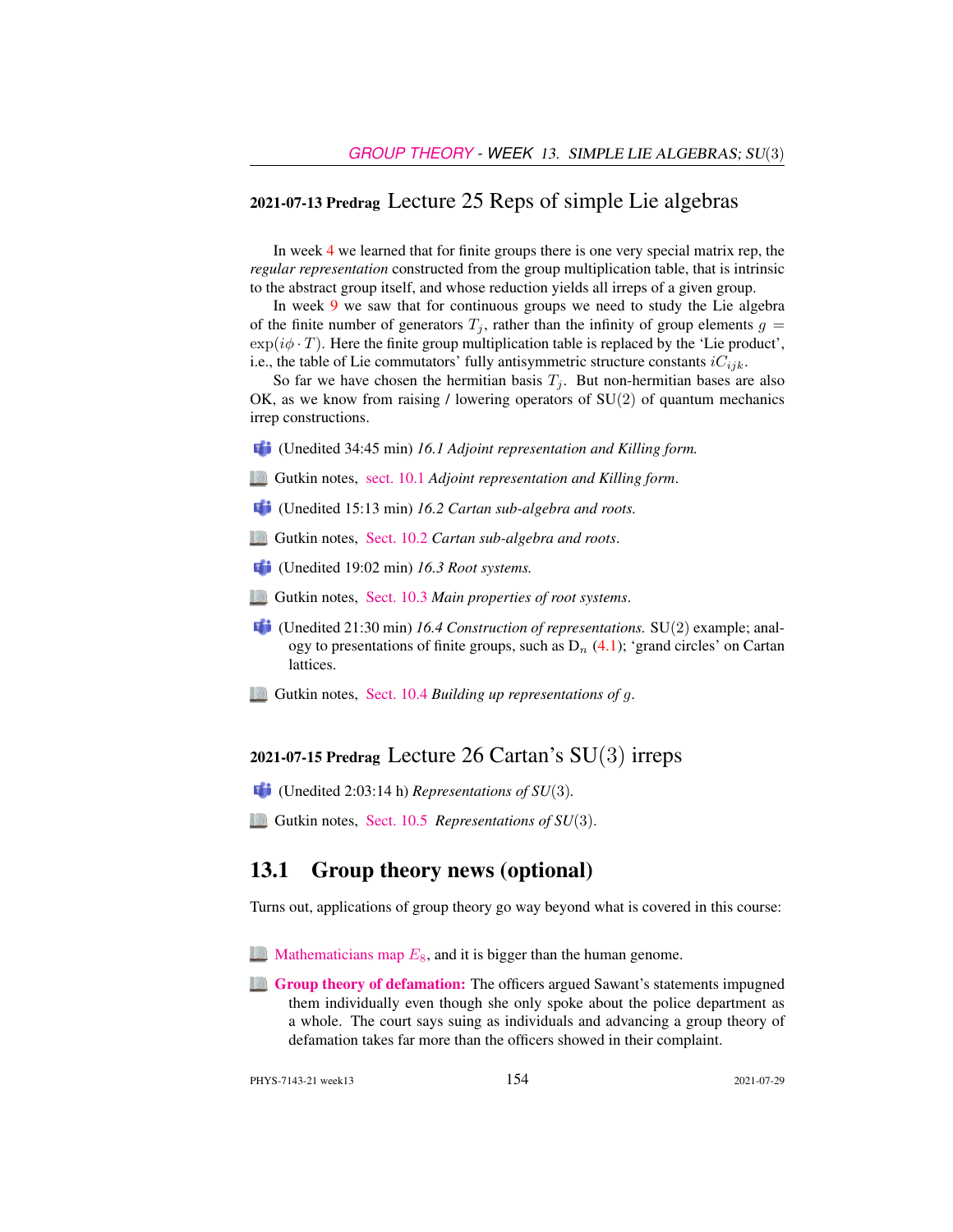

Figure 13.1: (a) The meson (pseudoscalars) octet. (b) The quark triplet, the anti-quark triplet and the gluon octet. [\(Wikipedia\).](https://en.wikipedia.org/wiki/Color_charge)

<span id="page-2-2"></span>[W]hether proceeding under an individual or group theory, Plaintiffs must plead that the statements "specifically" identified or singled them out, or was understood as "referring to [them] in particular." Sims, 20 Wn. App. at 236.

## **Exercises**

#### <span id="page-2-0"></span>13.1. Root system of simple Lie algebras.

a) Determine dimensions of Lie algebras  $\mathfrak{so}(N)$ ,  $\mathfrak{su}(N)$  and dimensions of their Cartan subalgebras. What is the number of the positive roots for these Lie algebras? b) Show that  $N \times N$  diagonal matrices  $H_i$  with zero traces and uper/lower corner  $N \times N$ matrices  $E^{(a,b)}$  with the elements  $E^{(a,b)}_{i,j} = \delta_{ia}\delta_{ib}$  provide Cartan-Weyl basis of  $\mathfrak{su}(N)$ . To put it differently, show that  $E^{(a,b)}$  are eigenstates for adjoint representation of  $H_i$ 's.

(B. Gutkin)

<span id="page-2-1"></span>13.2. Meson octet. In Gutkin lecture notes, [Lect. 11](http://birdtracks.eu/course3/groups.pdf#chapter.11) *Strong interactions: flavor SU*(3), the meson octet, figure [13.1](#page-2-2) (a)

<span id="page-2-3"></span>
$$
\Phi = \begin{pmatrix} \frac{\pi^0}{\sqrt{2}} + \frac{\eta}{\sqrt{6}} & \pi^+ & K^+ \\ \pi^- & -\frac{\pi^0}{\sqrt{2}} + \frac{\eta}{\sqrt{6}} & K^0 \\ K^- & \overline{K^0} & -\frac{2\eta}{\sqrt{6}} \end{pmatrix}
$$

$$
= \begin{pmatrix} \frac{\pi^0}{\sqrt{2}} & \pi^+ & 0 \\ \pi^- & -\frac{\pi^0}{\sqrt{2}} & 0 \\ 0 & 0 & 0 \end{pmatrix} + \begin{pmatrix} 0 & 0 & K^+ \\ 0 & 0 & K^0 \\ K^- & \overline{K^0} & 0 \end{pmatrix} + \frac{\eta}{\sqrt{6}} \begin{pmatrix} 1 & 0 & 0 \\ 0 & 1 & 0 \\ 0 & 0 & -2 \end{pmatrix} (J3.1)
$$

is interpreted as arising from the adjoint representation of  $SU(3)$ , i.e., the traceless part of the quark-antiquark  $3 \otimes \overline{3} = 1 \oplus 8$  outer product (see figure [13.1](#page-2-2) (b)),

$$
\begin{pmatrix} u\overline{u} & u\overline{d} & u\overline{s} \\ d\overline{u} & d\overline{d} & d\overline{s} \\ s\overline{u} & s\overline{d} & s\overline{s} \end{pmatrix} . \tag{13.2}
$$

2021-07-29 155 PHYS-7143-21 week13